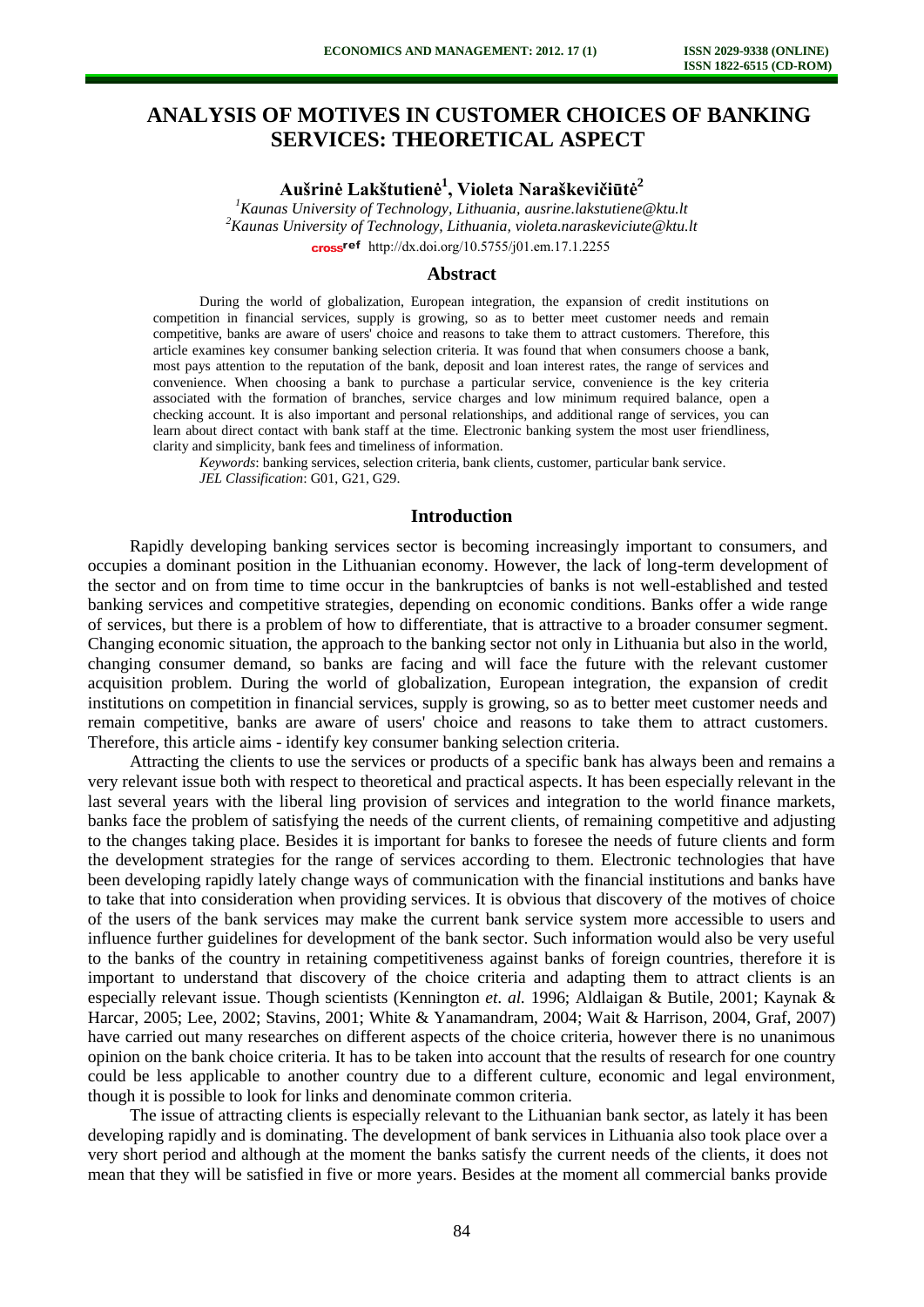very many services, therefore they face a problem of their differentiation to make them more accessible to as many users as possible. With the European Union economic integration the offers of financial services from foreign banks are increasing in number. Thus in order to satisfy the needs of clients as well as possible and to remain competitive the banks have to analyze the motives of choice of the users of services and take them into consideration to attract clients. Therefore, this *article aims* - identify key consumer banking selection criteria.

*Research methods* – systematic literature analysis, logical comparative and generalization analysis.

# **Bank choice criteria**

When financial needs arise the first step is to choose a bank. However, lately the choice is becoming more difficult, as banks provide very similar services and products. A number of researches have been carried out (Kennington *et. al.* 1996; Aldlaigan & Butile, 2001; Kaynak & Harcar, 2005, Mylonakis, 2007) on the criteria of choice of not only the financial institution but also the specific service provided by the bank. However in order for commercial banks to retain the current and to attract new clients, it is very important to analyze the bank choice criteria without concentrating on one or another service or product. Polish scientists Kennington C., Hill and Rakowska A. carried out a bank choice motive research in Poland already in 1996 and established that the bank choice criteria of Polish clients are similar to those of Americans. They distinguish the following main criteria: reputation, fees, services and convenience. According to the scientists convenience is associated with the fact that the bank is close to home or work, good location and business hours, number of branches. These criteria remain important 10 years later in Greece for taking out a loan and choosing a bank (Mylonakis, 2007). Aldlaigan & Butile (2001) focus on the motives of choice of the clients aged 19-24 of financial institutions in the Persian Golf region and distinguish the following bank criteria: reputation of the bank, parking space close to the bank, friendliness of the bank personnel and possibilities to use the ATM services in different parts of the city 24 hours a day. In Poland ATMs and online banking are not mentioned by users, as such services were not provided, but Aldlaigan & Butile (2001) established that young clients are inclined to communicate and perform transactions using modern technologies. The scientists underline that the reputation of the bank is a very important criterion for choosing a bank, as youths like to use the services of a popular bank with a good name. When analyzing the criteria for choosing a bank Aldlaigan & Butile (2001), Kennington *et. al.* (1996) also paid attention to gender and noticed that both women and men find ATMs and reputation of the organization very important in choosing the bank, while the least important factors indicated by both genders are recommendations of friends and relatives and the fact that co-workers use the services of the same bank. The Polish users are still conservative with respect to introduction of new products, and Aldlaigan & Butile (2001) point out that many potential young clients lack understanding about different products and services of commercial banks and low loan interest rates, uncomplicated opening of a current account, as well as receipt of a loan are distinguished as less important criteria of choice for young users of bank services. Already in 2000 Beckett *et. al.* noticed that a lot of attention should be paid to the administration of the current account in the bank, as with arising new financial needs the search process starts from the institution with which the current account is held. It has also been noticed that clients are prone to use the bank services for years, therefore the choice of the first institution is very important. Thus pleasant communication with clients should be stressed (Mylonakis, 2007). White & Yanamandram (2004), Mylonakis (2007) established that dissatisfaction of clients with the chosen financial institution reduces the number of bank clients and affects the reputation. The main reasons the clients are dissatisfied with the financial institution are high account fees and a high number of account fees, long queues in the service centres, poor client service, high interest rates for loans and low rates for deposits, mistakes in online and telephone banking.

# **Service choice criteria**

As stated in scientific literature when new financial needs arise the user search process starts from institution with which the current account is held. Payment from the current account is also the most popular way of transfer of non-cash money. Therefore the managers of the financial institutions must know the main bank choice criteria for users when looking to open the current account. Scientists Lee & Marlowe (2003) determined that the most important criterion for most clients for choosing the financial institution to open the current account is convenience, which is defined as location of the branches of the institution and/or other convenience factors, e.g. deductions from salaries and direct deposit. It was also established that fees and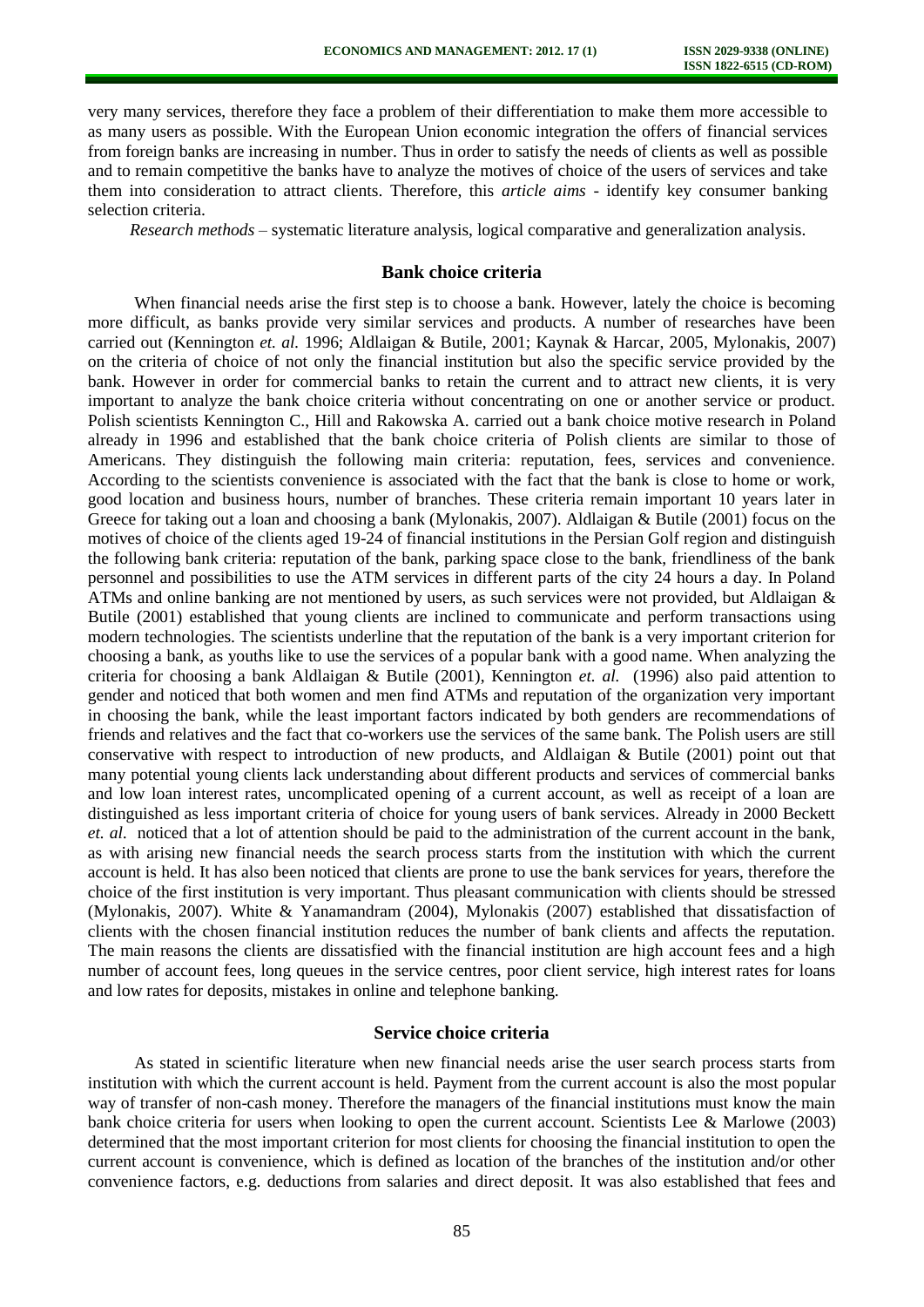requirements on minimum sums and offered services are other important choice criteria. Scientists underline that such criteria as personal relationships and safety are no less important. White &Yanamandram (2004) state that bank clients, who have changed accounts more than three times within the last five years, are more likely to think about changing the financial institution than those, who have been using one account for the last five years. However when analyzing housing loan and mortgage institution choice criteria of users it is important to pay attention to differences between genders, social classes, household income, ethnic groups, education, financial maturity of interviewees (Delvin, 2002; Mylonakis, 2007). Delvin (2002) maintains that the factor of financial maturity is one of the most important criteria. The scientist established that clients from a higher social class, higher income household, with a higher education and financially mature clients would take out a loan with the current housing loan provider, as one more housing loan may mean lower interest rates, discounts and offered smaller amount of cash. The importance of interest rates is also stressed by Vickery (2007). However location of the institution, recommendations and professional advice have more importance to respondents from a lower social class, lower income household, with a lower education and less financially mature respondents.

When analyzing possible ways of money transfer a research by Stavins (2001) stands out. The research confirmed observations that choice of the payment instrument depends on the demographic characteristics and that the share of people using payment instruments grows with increasing income and is significantly higher among owners of households, officeholders, people with a higher education and married people. Cheques, credit cards, direct debit, money transfer and debit cards remain the most popular method of payment. In the analysis Stavins (2001) paid special attention to electronic payment means and established that people older than 55 are more inclined to use the direct debit service, debit cards are used more often by clients aged from 17 to 34, while other methods of payment are preferred by the average age client group (from 35 to 54). It was determined that married people prefer all electronic payment instruments, while single clients use ATMs and credit cards. Subramaniam & Marimuthu (2010) research of credit cards showed that in Malaysia the reputation, number of ATMs and internet access are stressed as important to a bank and the demographic characteristics also remain very important. Stavins (2001) and Subramaniam & Marimuthu (2010) point out that electronic methods of payment are rarely used by clients with low income, while the clients with high income use at least one electronic payment instrument.

Acquisition of services or products using direct or personal communication is also important for analysis of criteria of choice of financial institutions. With the latest improvements and developments of use of information technologies many users looks for information on goods or services on the internet (İlter *et. al,* 2009; Chuang & Hu, 2011). It is a convenient, reliable and time-saving way of searching for information. Besides effective presentation of information on the internet may result in the website user becoming a loyal bank client. Due to this reason it is important to find out the expectations of website visitors with respect to the provided information by analyzing the criteria and motives of choice of bank clients. Chuang & Hu (2011) maintains that E-banking use is a clear indicator for higher telecommunication usage. This indicates that online banking customers are accustomed to the Internet and like the convenience of this channel. Chuang & Hu (2011) established that short time-usage and long time-usage online banking customers, checking account balance, knowing foreign exchange rates, getting current interest rates information, transferring money between accounts, and paying bills through bank websites are clearly viewed as very important benefits. Besides, being quick to download, reacting to customers' queries, and providing information on special products are also valued by short time-usage and long time-usage online banking customers. Wait & Harrison (2004) established that clients value websites of financial services because of their convenience, usefulness, possibility to communicate, dynamics and diverse communication. It has been established that the five characteristics of websites that are indicated first are: detailed information about safety instruments, current interest rates, requirement to register before accessing the information, userfriendliness, provision of the main information about accounts, services, changes of their pricing and the possibility to e-mail the bank. Wait & Harrison (2004) also distinguish the least noticeable characteristics of websites: links to other organizations, possibility to make decisions based solely on the information provided on the internet, information about competitor prices and help in using the website (help instrument). Summarizing the research of Wait & Harrison (2004) we can state that users of websites expect accessible and accurate information that is easy to download.

#### **Bank service choice criteria**

Analysis of research and structurization of their results allows us to group the bank choice criteria into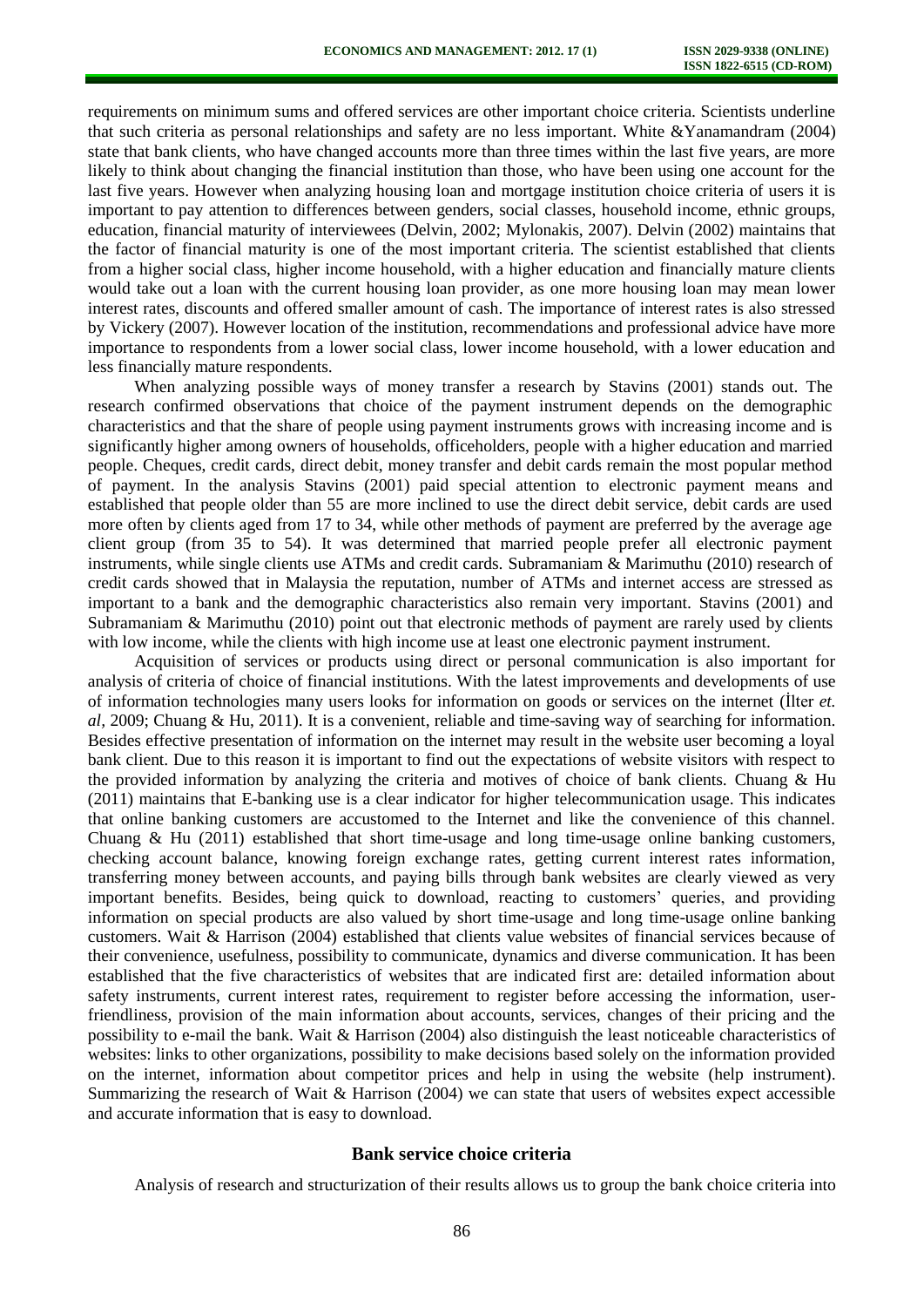three large groups: bank choice criteria; specific bank service choice criteria; and user dissatisfaction criteria (reasons).The bank choice criteria from the analyzed research are presented in Table 1.

| Scientists(s)                          | <b>Motives (criteria)</b>                                    | <b>Research method</b> |
|----------------------------------------|--------------------------------------------------------------|------------------------|
| Kennington<br>&<br>$C_{\cdot}$<br>Hill | Bank reputation; Price/interest rates (users of deposit and  | Interview and rating   |
| Rakowska A. (1996)                     | loan services); Range of services; Convenience; Pleasant     | of collected data as   |
| choice<br>Bank<br>criteria<br>in       | service:                                                     | analysis<br>well<br>as |
| Poland.                                | Favourable conditions/terms (for loans and other services);  | using the chi-square   |
|                                        | Recommendations of family/friends.                           | method.                |
| Aldlaigan A. & Butile F.               | Bank reputation; Possibility to park close to the bank;      | Interview and rating   |
| (2001)                                 | Friendliness of the bank personnel; Good location of the     | of collected data as   |
| Bank choice criteria by age of         | ATM and possibilities to use them in several locations;      | well<br>analysis<br>as |
| clients (19-24 years).                 | ATMs working 24 hours a day; Range of services; Low          | using the chi-square   |
|                                        | loan interest rates; Easy to open a current account and take | method.                |
|                                        | out a loan.                                                  |                        |
| Kaynak E. & Harcar T. D.               | Service; Service fees; Additional services; Confidentiality; | Likert<br>scale<br>and |
| (2005)                                 | Image; Convenience.                                          | factor analysis.       |
| Bank choice criteria with              |                                                              |                        |
| respect to regional and state          |                                                              |                        |
| banks (USA).                           |                                                              |                        |
| Mylonakis J. (2007)                    | Bank's reputation, existing cooperation, bank staff.         |                        |
| Criteria used by consumers to          | interest rate, prepayment penalty,                           | questionnaire.         |
| choose a financial institution         | Promotion through television plays                           |                        |
| and a home loan.                       |                                                              |                        |
|                                        |                                                              |                        |

**Table 1.** Bank choice criteria

| Table 2. Specific service choice criteria |  |  |
|-------------------------------------------|--|--|
|                                           |  |  |

| Scientist(s)                | <b>Motives (criteria)</b>                                                                                                                                                                                                                                                    | <b>Research method</b>                                                 |
|-----------------------------|------------------------------------------------------------------------------------------------------------------------------------------------------------------------------------------------------------------------------------------------------------------------------|------------------------------------------------------------------------|
| <i>Delvin J. F.</i> (2002). | Professional advice; Interest rates; Use of other bank services;                                                                                                                                                                                                             | Interview data analyzed                                                |
| Bank choice criteria        | Possible amount of loan; Other loan characteristics; Location of                                                                                                                                                                                                             | using factor and variation                                             |
| for housing loan or         | branches; Discounts; Recommendations; Amount of cash;                                                                                                                                                                                                                        | analysis.                                                              |
| mortgage                    | Range of services; Image/ reputation; Quality of services.                                                                                                                                                                                                                   |                                                                        |
| Lee J. & Marlowe J.         | Convenience: number of bank branches and their location,                                                                                                                                                                                                                     | Analysis of<br>secondary                                               |
| (2003).                     | possibility to use electronic banking services and other                                                                                                                                                                                                                     | variation<br>using<br>data                                             |
| Bank choice criteria        | conditions of convenience; Low fees and minimal required                                                                                                                                                                                                                     | analysis and multifactor                                               |
| for opening a current       | balance; Range of services; Personal relationships                                                                                                                                                                                                                           | logarithm analysis.                                                    |
| account.                    | (recommendations of friends, family, family members working                                                                                                                                                                                                                  |                                                                        |
|                             | in the bank, relationship through work, other establishments).                                                                                                                                                                                                               |                                                                        |
|                             | Safety. Convenience: ATMs / online banking and number of<br>branches; Low fees and minimal balance; Personal relationships<br>and pleasant service; Range of services: safe deposit-box<br>services, traveller's cheques and possibilities of electronic<br>money transfers. | Interview of the target<br>group and analysis of the<br>collected data |
| Subramaniam, R. &           | Bank convenience; Consumer's annual personal income; Credit                                                                                                                                                                                                                  | Descriptive<br>analysis,                                               |
| Marimuthu, M                | limit, annual fee and annual payment rate; Quality services;                                                                                                                                                                                                                 | Normality<br>test,                                                     |
| (2010).                     | Special discounts, credit card road show.                                                                                                                                                                                                                                    | Inferential analysis,                                                  |
| Selection criteria of       |                                                                                                                                                                                                                                                                              | Mann-Whitney<br>test,                                                  |
| bank credit cards           |                                                                                                                                                                                                                                                                              | Kruskal-Wallis test.                                                   |

As can be seen from Table 1, the bank choice criteria may be analyzed together, but in order to reflect the needs of different groups it is important to analyze the choice criteria for different age groups. In order to gain a competitive advantage it is important to compare the choice criteria with respect to regional and state banks. Upon summarizing the results of scientific research on the aspects of choice criteria (age and choice with respect to regional and state banks) we can state that all researches stressed: convenience (i.e. location of the bank, number of branches), range of services, fees and interest rates. It is also very important to analyze the choice motives in choosing a specific bank service, as when users choose a bank they usually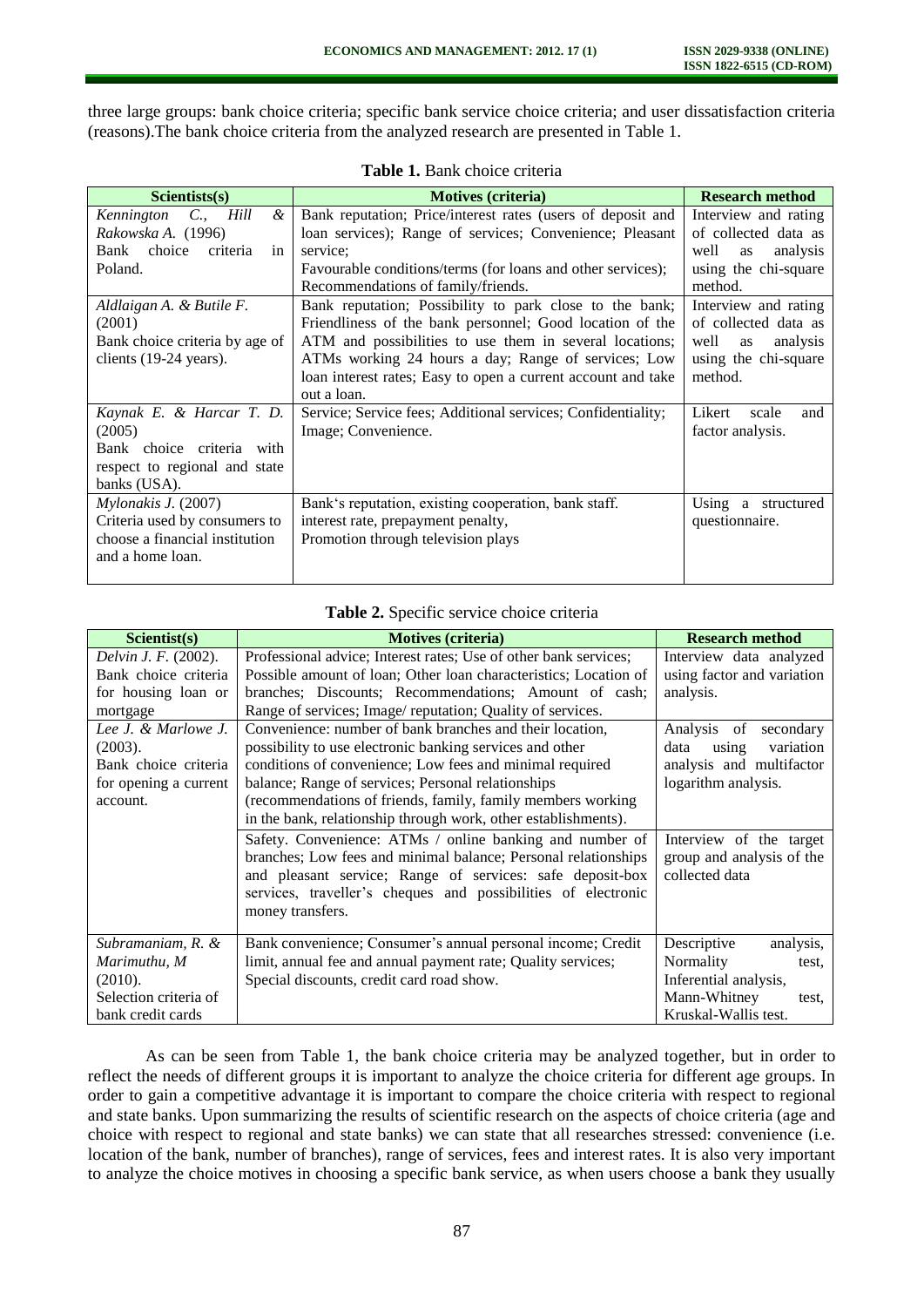already know what services they would like to use. Summarized and structurized criteria from scientific research on choice of service are provided in Table 2. As can be seen from Table 2, the need to choose a bank arises when a client faces the need to use two of the main bank services – current account and housing loans. It can be stated that in both cases of choice of services the user puts emphasis on convenience (location of branches, ATMs and online banking), fees (interest rates) and range of services (assortment). The latter criterion is especially associated with preferences with respect to the method of provision of services (direct (online banking) or personal communication) and the method of payment. Summarized and structurized scientific researches addressing the methods of acquisition of bank services and preferred methods of payment are presented in Table 3.

**Table 3.** Criteria for choosing the method of acquisition of a services and the method of payment

| Scientist(s)                        | <b>Motives (criteria)</b>                                        | <b>Research method</b> |
|-------------------------------------|------------------------------------------------------------------|------------------------|
| Stavins J. (2001).                  | Credit cards; Direct debit; Transfer; Debit cards; Chip cards.   | Regression analysis    |
| Client criteria (preferences)       |                                                                  | of secondary data.     |
| with respect to the method          |                                                                  |                        |
| of payment.                         |                                                                  |                        |
| Lee J. (2002).                      | Direct sales: credit cards and some of client insurance          | Analysis<br>of         |
| Acquisition, provision of a         | services:                                                        | secondary data using   |
| specific service using the          | Personal communication: insurance services (some clients),       | multifactor<br>the     |
| direct<br>personal<br><sub>or</sub> | savings and investment instruments and loans.                    | logarithm analysis.    |
| communication method.               |                                                                  |                        |
| Wait K. & Harrison T.               | User-friendliness; Provisions of information about the           | Interview<br>data      |
| (2004).                             | protection system of the online banking; Description of          | analysis according to  |
| Client criteria                     | services (especially a detailed description of a special service | the<br><b>SERVQUAL</b> |
| (expectations) with respect         | pack for youths); Provision of bank service fees; Provision of   | model.                 |
| to bank websites.                   | current interest rates; Quick access to data.                    |                        |
| İlter, B., Saatçıoğlu, O., I.,      | Security and trust; Efficiency; Banks should concentrate, in     | Clustering,            |
| & Kuruoğlu, E. (2009).              | their advertising, more on informative issues rather than        | <b>Discriminant</b>    |
| The most important factor           | building only corporate images with less informative             | Analysis.              |
| for Internet banking usage          | advertisements.                                                  |                        |
| in Turkey.                          |                                                                  |                        |
| Chuang, C. C., & Hu, F.             | Fundamental value is the e-banking service; Account              | An Empirical study,    |
| (2011).                             | balance, knowing foreign exchange rates, getting current         | Independent-samples    |
| Customers' perception of            | interest rates information, transferring money between           | t-Test.                |
| different time usage of             | accounts, and paying bills through bank websites. Being          |                        |
| banking website services            | quick to download, reacting to customers' queries, and           |                        |
| (short time-usage and long          | providing information on special products are also valued by     |                        |
| time-usage).                        | short time-usage and long time-usage online banking              |                        |
|                                     | customers.                                                       |                        |

As can be seen from Table 3, the users are more willing to acquire some of the services through personal communication than direct marketing. When users acquire services or products through direct marketing, banks have to know the expectations of the users with respect to electronic banking as well as bank websites. As can be seen from Table 3, one of the most important criteria for users communicating with banks electronically is convenience (user-friendly website), description of services, fees (presentation of bank fees) and interest rates (presentation of bank interest rates). Methods of payment preferred by users are also performed directly and not through personal communication.

The theoretical analysis of bank choice criteria revealed preferences of users when choosing both the bank and the services and underlining the importance of online banking. Though theoretical research also points out the criteria of user dissatisfaction with bank services as presented in Figure 1.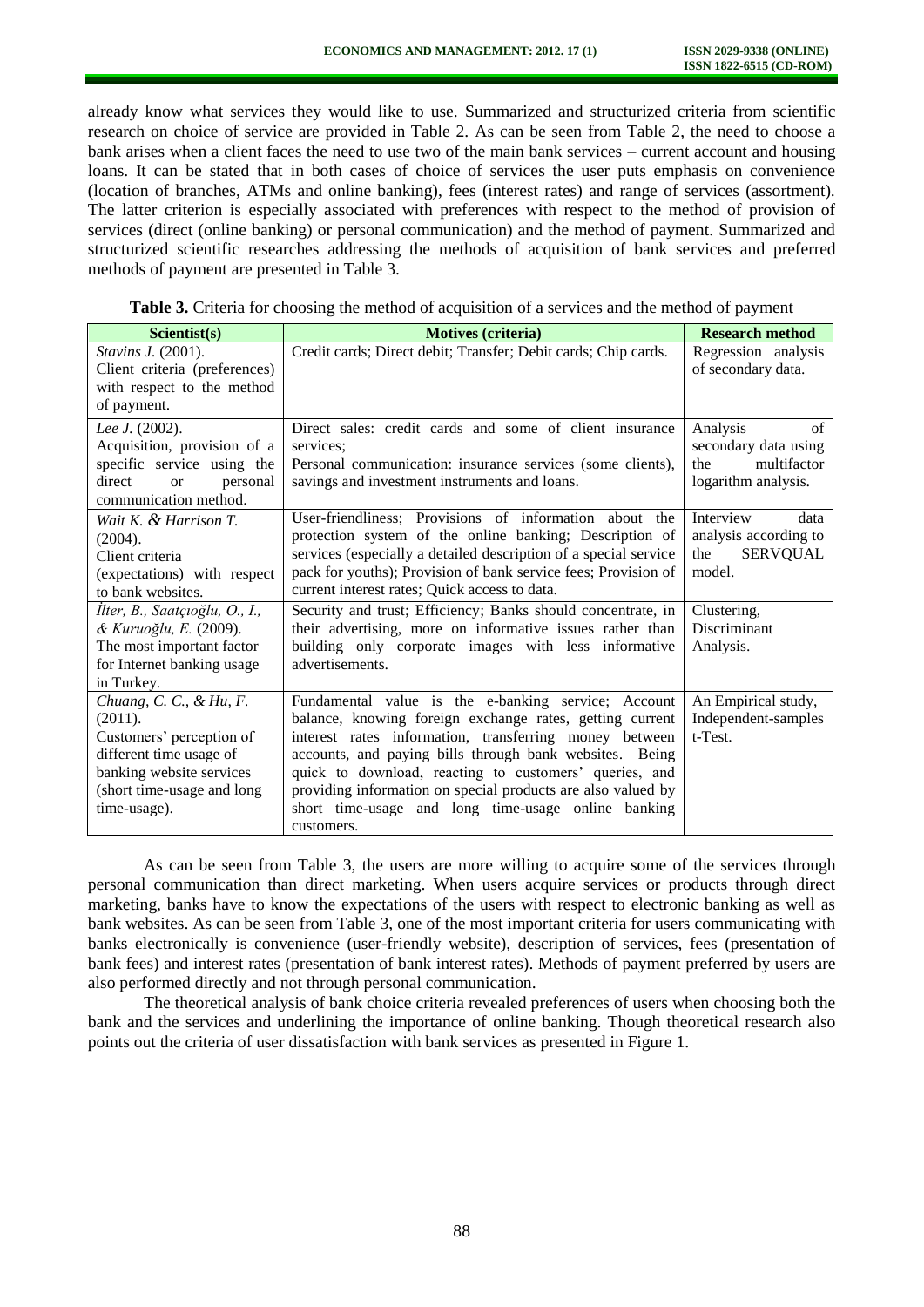

**Figure 1.** Criteria of user dissatisfaction with bank services

Analysis of the scientific research results allows us to conclude that the main bank choice criteria are:

- convenience, which is described as location of the bank, number of branches;
- interest rates for deposits and loans; bank fees;
- range of services associated with electronic banking.

The main reasons the clients are dissatisfied are associated with high fees and a high number of fees, high interest rates for loans and low interest rates for deposits. Mistakes and disruptions of electronic banking are also an important client dissatisfaction criterion. Therefore we can conclude that both in the case of bank choice and acquisition of a specific bank service attention is paid to the following criteria: convenience; interest rates; fees and range of services.

# **Conclusions**

- 1. An analysis of research and systematize the results of banking selection criteria can be divided into the following main groups: 1) the criteria for choosing a bank, 2) the criteria for selecting a particular service, and 3) the criteria for choosing the services of the purchase method and payment method.
- 2. It was found that when consumers choose a bank, most pays attention to the reputation of the bank, deposit and loan interest rates, the range of services and convenience. When choosing a bank to purchase a particular service, convenience is the key criteria associated with the formation of branches, service charges and low minimum required balance, open a checking account.
- 3. It is also important and personal relationships, and additional range of services, you can learn about direct contact with bank staff at the time. Electronic banking system the most user friendliness, clarity and simplicity, bank fees and timeliness of information.
- 4. The study identifies the major causes of consumer dissatisfaction comes down to the high fees and the number of customer service culture, high and low interest loans to deposits, Internet banking errors and low number of bank branches.

#### **References**

- 1. Aldlaigan, A., & Butile, F. (2001). Consumer involvement in financial services: empirical test of two measures. International Journal of Bank Marketing, 19 (6). Available from Internet: < [http://www.emeraldinsight.com/journals.htm?articleid=855042&show=pdf>](http://www.emeraldinsight.com/journals.htm?articleid=855042&show=pdf)
- 2. Chuang, C. C., & Hu, F. (2011). An Empirical Study of Customers' Perception of E-Banking Service Based on Time Usage. Journal of Internet Banking and Commerce. 16 (2). Available from Internet: [<http://www.arraydev.com/commerce/JIBC/2011-08/Chuang.pdf>](http://www.arraydev.com/commerce/JIBC/2011-08/Chuang.pdf)
- 3. Devlin, J., F. (2002). An analysis of choice in the home loans market. International Journal of Bank Marketing, 5. Available from Internet: [<http://www.emeraldinsight.com/journals.htm?articleid=1454058&show=pdf>](http://www.emeraldinsight.com/journals.htm?articleid=1454058&show=pdf)
- 4. Graf, A. (2007) Changing roles of customers: consequences for HRM. Working Papers on Risk Management and Insurance, Vol. 15 Available from Internet: [<http://www.econbiz.de/archiv1/2008/55594\\_changing\\_roles\\_customers.pdf>](http://www.econbiz.de/archiv1/2008/55594_changing_roles_customers.pdf)